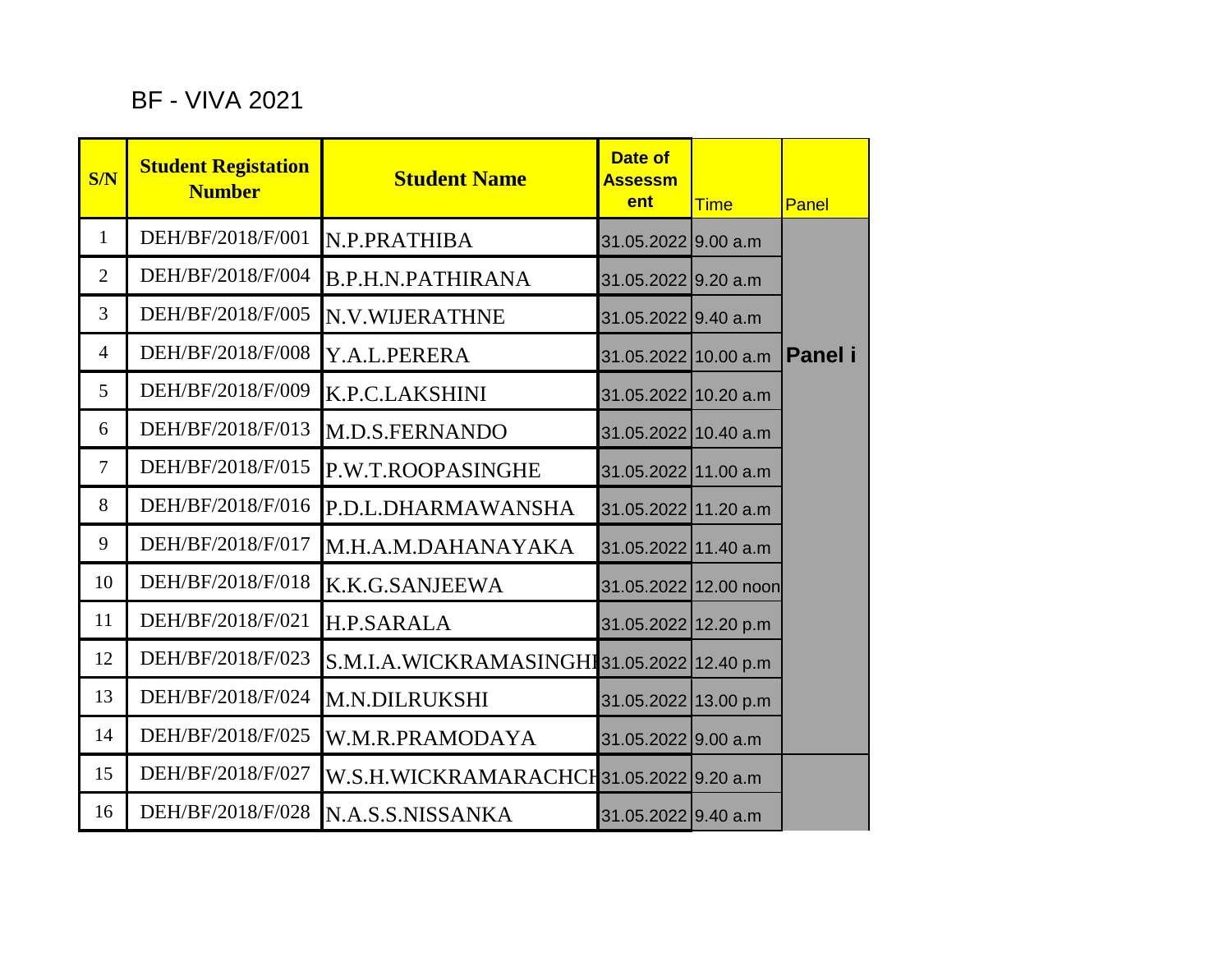| 17 | DEH/BF/2018/F/029 | A.D.Y.SARANGA              | 31.05.2022 10.00 a.m             |                 |
|----|-------------------|----------------------------|----------------------------------|-----------------|
| 18 | DEH/BF/2018/F/030 | S.M.I.T.C.BANDARA          | 31.05.2022 10.20 a.m             |                 |
| 19 | DEH/BF/2018/F/031 | D.L.M.KALPANI              | 31.05.2022 10.40 a.m             | <b>Panel ii</b> |
| 20 | DEH/BF/2018/F/032 | N.W.K.W.S.SATHSARANI       | 31.05.2022 11.00 a.m             |                 |
| 21 | DEH/BF/2018/F/033 | S.H.C.K.D.SILVA            | 31.05.2022 11.20 a.m             |                 |
| 22 | DEH/BF/2018/F/035 | M.K.H.HEWAGE               | 31.05.2022 11.40 a.m             |                 |
| 23 | DEH/BF/2018/F/036 | R.A.S.SASHIKALA            | 31.05.2022 12.00 noon            |                 |
| 24 | DEH/BF/2018/F/037 | <b>I.P.MADDUMAGE</b>       | 31.05.2022 12.20 p.m             |                 |
| 25 | DEH/BF/2018/F/038 | K.U.S.KURUPPU              | 31.05.2022 12.40 p.m             |                 |
| 26 | DEH/BF/2018/F/040 | C.C.P.KANAKARATHNA         | 31.05.2022 13.00 p.m             |                 |
| 27 | DEH/BF/2018/F/042 | W.G.D.MADUSHIKA            | <mark>01.06.2022 9.00 a.m</mark> |                 |
| 28 | DEH/BF/2018/F/044 | <b>I.A.S.KUMARI</b>        | 01.06.2022 9.20 a.m              |                 |
| 29 | DEH/BF/2018/F/047 | R.M.S.H.RATHNAYAKE         | 01.06.2022 9.40 a.m              |                 |
| 30 | DEH/BF/2018/F/048 | <b>R.JEEWANTHI</b>         | 01.06.2022 10.00 a.m             |                 |
| 31 | DEH/BF/2018/F/049 | <b>S.S.VITHANAWASAM</b>    | 01.06.2022 10.20 a.m             |                 |
| 32 | DEH/BF/2018/F/050 | H.M.W.S.HERATH             | 01.06.2022 10.40 a.m             |                 |
| 33 | DEH/BF/2018/F/051 | H.A.M.N.T.ATHTHANAYA<br>KA | 01.06.2022 11.00 a.m             | <b>Panel i</b>  |
| 34 | DEH/BF/2018/F/052 | M.H.S.FERNANDO             | 01.06.2022 11.20 a.m             |                 |
| 35 | DEH/BF/2018/F/054 | D.M.U.D.DISSANAYAKA        | 01.06.2022 11.40 a.m             |                 |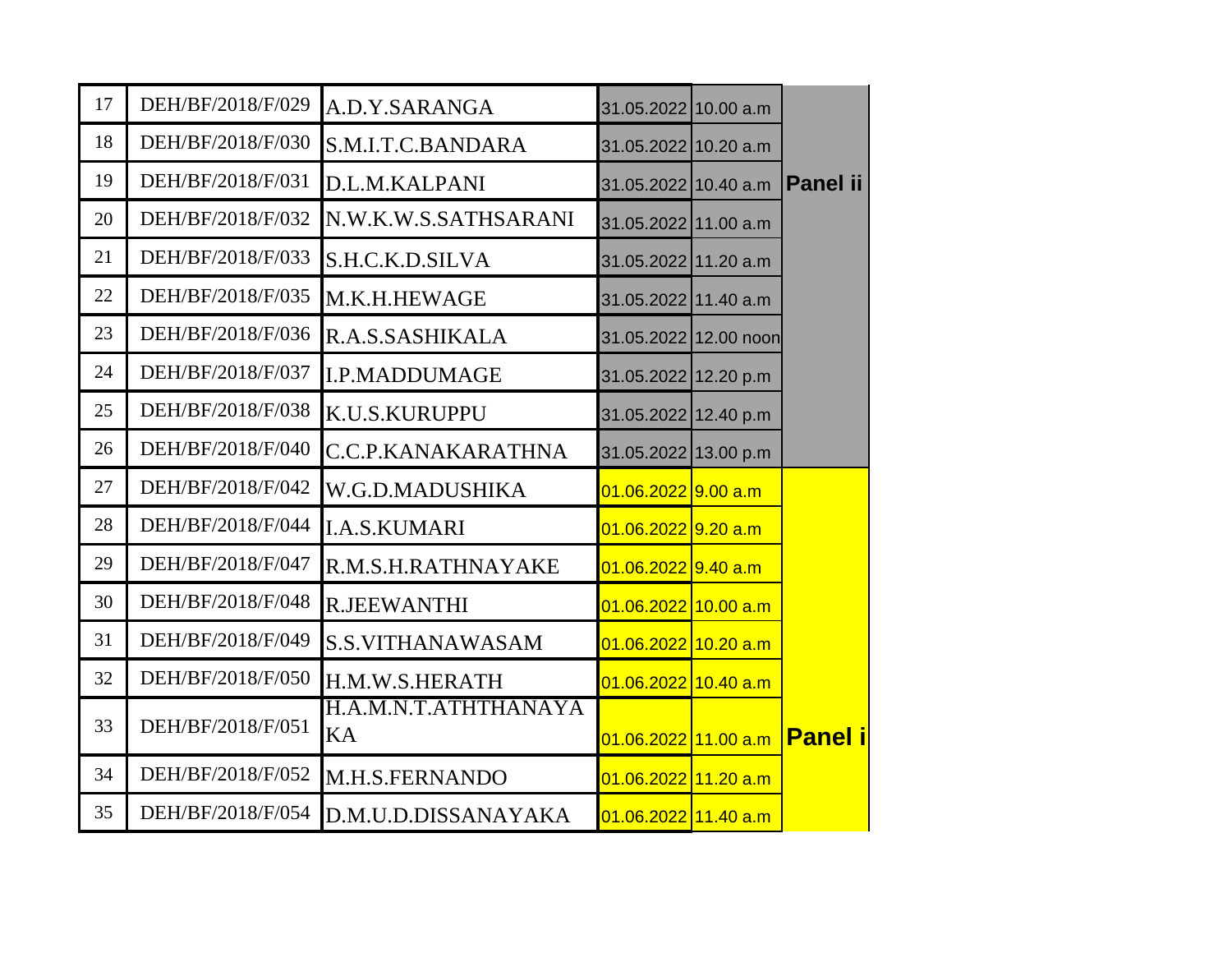| 36 | DEH/BF/2018/F/055 | P.A.R.KAUSHALYA                           | 01.06.2022 12.00 noon  |                 |
|----|-------------------|-------------------------------------------|------------------------|-----------------|
| 37 | DEH/BF/2018/F/056 | W.M.R.MADHUWNANTI                         | 01.06.2022 12.20 p.m   |                 |
| 38 | DEH/BF/2018/F/057 | D.S.K.JAYATHILAKA                         | $01.06.2022$ 12.40 p.m |                 |
| 39 | DEH/BF/2018/F/058 | M.P.H.M.P.MUTHUGALA                       | 01.06.2022 13.00 p.m   |                 |
| 40 | DEH/BF/2018/F/059 | G.W.S.L.ABETHUNGA                         | $01.06.2022$ 9.00 a.m  |                 |
| 41 | DEH/BF/2018/F/060 | E.L.S.ELAPATHA                            | $01.06.2022$ 9.20 a.m  |                 |
| 42 | DEH/BF/2018/F/061 | T.G.THAKSALA                              | $01.06.2022$ 9.40 a.m  |                 |
| 43 | DEH/BF/2018/F/062 | P.M.D.N.DILSHANI                          | $01.06.2022$ 10.00 a.m |                 |
| 44 | DEH/BF/2018/F/063 | H.A.D.M.NETHMINI                          | 01.06.2022 10.20 a.m   |                 |
| 45 | DEH/BF/2018/F/064 | <b>J.K.D.M.MADUSHAN</b>                   | 01.06.2022 10.40 a.m   | <b>Panel ii</b> |
| 46 | DEH/BF/2018/F/065 | G.D.M.S.ABEYWICKRAMA 01.06.2022 11.00 a.m |                        |                 |
| 47 | DEH/BF/2018/F/066 | S.A.T.PRAMOD                              | 01.06.2022 11.20 a.m   |                 |
| 48 | DEH/BF/2018/F/070 | R.D.FERNANDO                              | 01.06.2022 11.40 a.m   |                 |
| 49 | DEH/BF/2018/F/072 | H.M.C.P.HERATH                            | 01.06.2022 12.00 noon  |                 |
| 5  | DEH/BF/2018/F/073 | N.MATHUVATHANI                            | 01.06.2022 12.20 p.m   |                 |
| 51 | DEH/BF/2018/F/074 | A.K.ABEYGUNAWARDHAN01.06.2022 12.40 p.m   |                        |                 |
| 52 | DEH/BF/2018/F/075 | P.L.MUNASINGHE                            | 01.06.2022 13.00 p.m   |                 |
| 53 | DEH/BF/2018/F/076 | W.G.B.JAYAMALI                            | $02.06.2022$ 9.00 a.m  |                 |
| 54 | DEH/BF/2018/F/077 | W.G.G.A.C.MADUSHANI                       | 02.06.2022 9.20 a.m    |                 |
| 55 | DEH/BF/2018/F/080 | M.A.W.MIRANDU                             | $02.06.2022$ 9.40 a.m  |                 |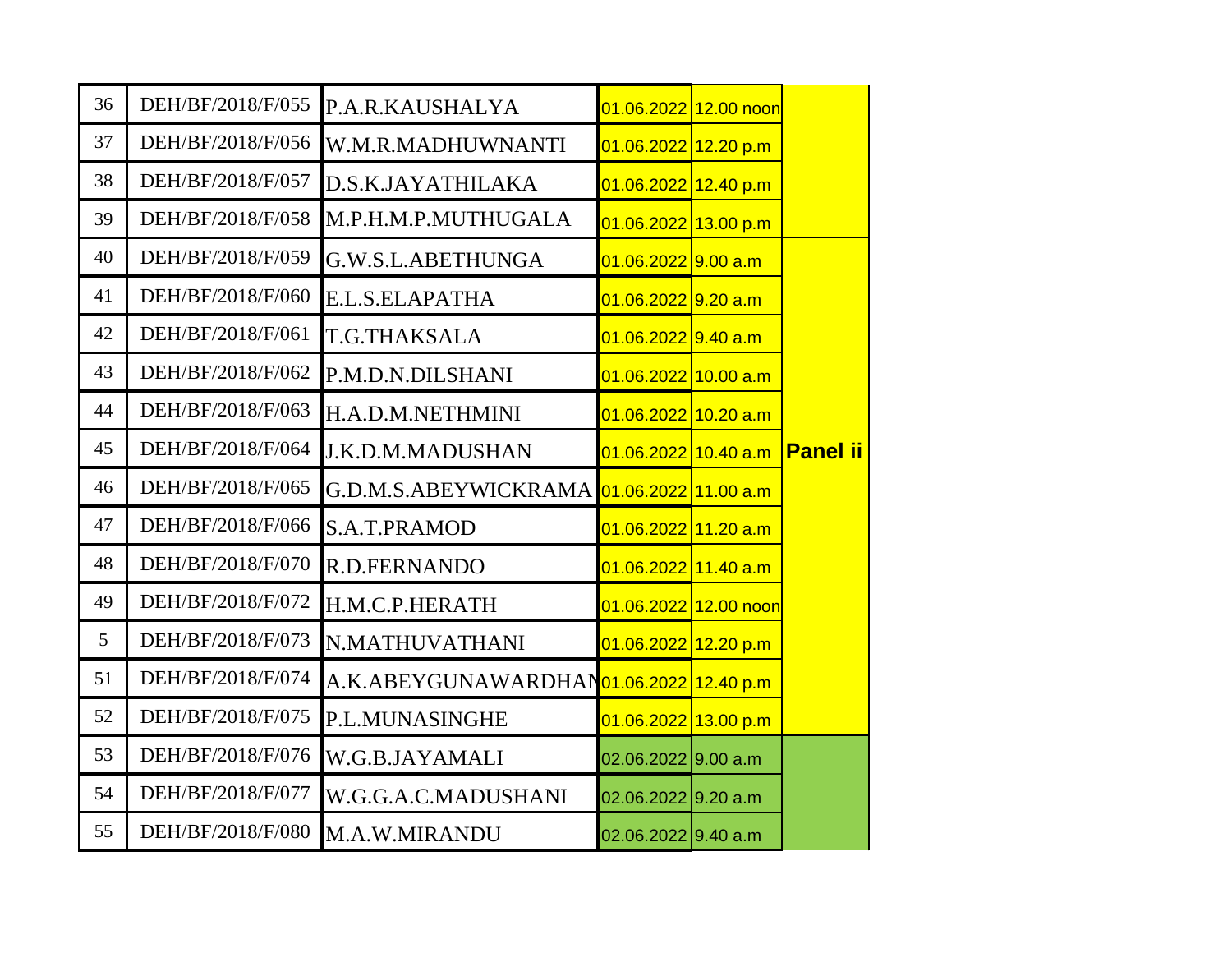| 56 | DEH/BF/2018/F/083 | W.A.S.D.JAYAKODY                  | 02.06.2022 10.00 a.m  |                 |
|----|-------------------|-----------------------------------|-----------------------|-----------------|
| 57 | DEH/BF/2018/F/087 | <b>B.J.C.SENANAYAKE</b>           | 02.06.2022 10.20 a.m  |                 |
| 58 | DEH/BF/2018/F/088 | A.D.WEWALWALA                     | 02.06.2022 10.40 a.m  | Panel i         |
| 59 | DEH/BF/2018/F/089 | W.P.T.DILRUKSHI                   | 02.06.2022 11.00 a.m  |                 |
| 60 | DEH/BF/2018/F/091 | M.G.R.M.D.JAYAWARDHA<br><b>NA</b> | 02.06.2022 11.20 a.m  |                 |
| 61 | DEH/BF/2018/F/093 | W.A.D.I.D.GUNATHILAKA             | 02.06.2022 11.40 a.m  |                 |
| 62 | DEH/BF/2018/F/094 | D.R.C.J.SENAVIAHTNA               | 02.06.2022 12.00 noon |                 |
| 63 | DEH/BF/2018/F/095 | P.H.S.W.VIJAYARATHNE              | 02.06.2022 12.20 p.m  |                 |
| 64 | DEH/BF/2018/F/096 | <b>M.G.SANDUMINI</b>              | 02.06.2022 12.40 p.m  |                 |
| 65 | DEH/BF/2018/F/098 | M.G.L.Sarangi                     | 02.06.2022 13.00 p.m  |                 |
| 66 | DEH/BF/2018/F/099 | S.P.L.N.PRAMUDITHA                | $02.06.2022$ 9.00 a.m |                 |
| 67 | DEH/BF/2018/F/102 | P.N.M.MADUSHANI                   | $02.06.2022$ 9.20 a.m |                 |
| 68 | DEH/BF/2018/F/103 | P.H.C.A.SIRIWARDHANA              | $02.06.2022$ 9.40 a.m |                 |
| 69 | DEH/BF/2018/F/104 | K.C.M.JAYATHILAKA                 | 02.06.2022 10.00 a.m  |                 |
| 70 | DEH/BF/2018/F/107 | W.K.S.M.WERASINGHE                | 02.06.2022 10.20 a.m  | <b>Panel ii</b> |
| 71 | DEH/BF/2018/F/108 | <b>T.D.V.MENDIS</b>               | 02.06.2022 10.40 a.m  |                 |
| 72 | DEH/BF/2018/F/110 | R.K.H.S.DHARMASINGHE              | 02.06.2022 11.00 a.m  |                 |
| 73 | DEH/BF/2018/F/113 | A.M.J.D.ABEYRATHNE                | 02.06.2022 11.20 a.m  |                 |
| 74 | DEH/BF/2018/F/115 | W.B.Parindi                       | 02.06.2022 11.40 a.m  |                 |